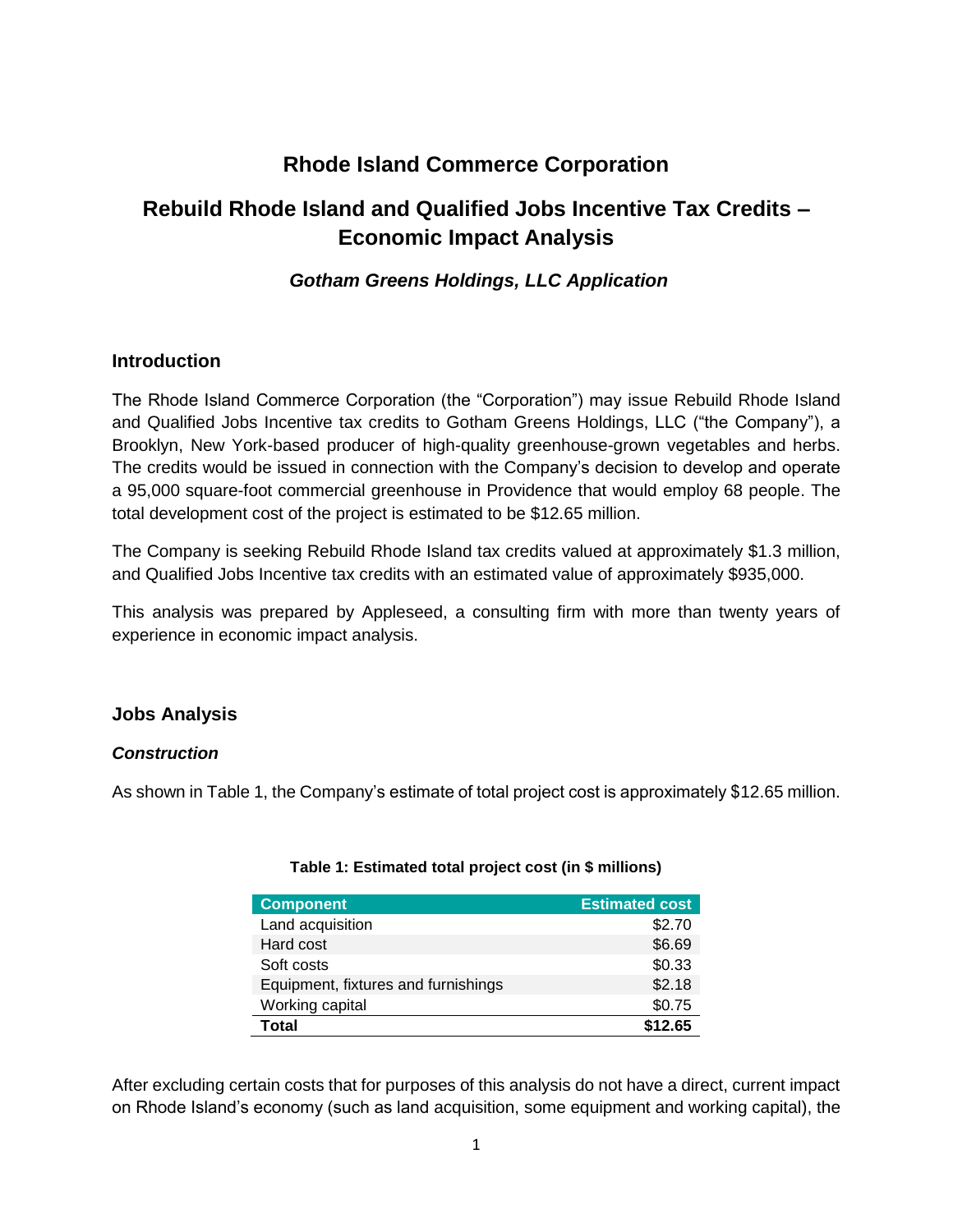remaining hard and soft costs total approximately \$8.0 million. Appleseed estimates that direct expenditures of \$8.0 million will directly and indirectly generate:

- 53 person-years<sup>1</sup> of work in Rhode Island;
- \$3.2 million in earnings (in 2018 dollars);

 $\overline{\phantom{a}}$ 

- Approximately \$9.1 million in statewide economic output<sup>2</sup>; and
- A one-time increase of \$4.8 million in Rhode Island's GDP.

These impacts are summarized below in Table 2. The project's *direct impact* is the impact of the company's direct spending on design and construction. Its *indirect impact* is the effect of spending by contractors for goods and services (insurance, construction materials, etc) purchased from other Rhode Island businesses.

### **Table 2: Direct and indirect impact of construction spending (employment in person-years; income, value-added and output in millions of 2018 dollars)**

|                     | <b>Employment</b> | <b>Earnings</b> | Value added | <b>Output</b> |
|---------------------|-------------------|-----------------|-------------|---------------|
| Direct Effect       | 40                | \$2.5           | \$3.6       | \$7.2         |
| Indirect Effect     | 13                | 0.7             | 1.2         | 1.9           |
| <b>Total Effect</b> | 53                | \$3.2           | \$4.8       | \$9.1         |

In addition to the impacts cited in Table 2, direct expenditures of \$8.0 million would directly and indirectly generate a projected one-time increase of approximately \$328,000 in taxes paid to the State during construction. This increase would include approximately:

- \$141,000 in state sales and use taxes paid on construction materials and greenhouse and office fixtures, furniture and equipment;
- \$120,000 in state personal income taxes paid by Rhode Island workers employed on the project, or whose jobs are indirectly attributable to the project;
- \$52,000 in state sales taxes paid on those workers' taxable household spending; and
- \$15,000 in state business taxes paid by companies directly or indirectly working on the project.

Most of the activity reflected in Table 2 is expected to occur in 2018. The anticipated wage rates for construction jobs are shown below in Table 3. Anticipated wage rates are the median hourly wage for these occupations in Rhode Island.

 $1$  A person-year is equivalent to the time worked by one person who is employed full-time for a year. For example, it could represent the work of two people who are each employed full-time for six months; or the work of one person who is employed half-time for two years.

 $2$  Output is a measure of the total sales by Rhode Island companies (including the "sale" of labor by Rhode Island households) generated by the project.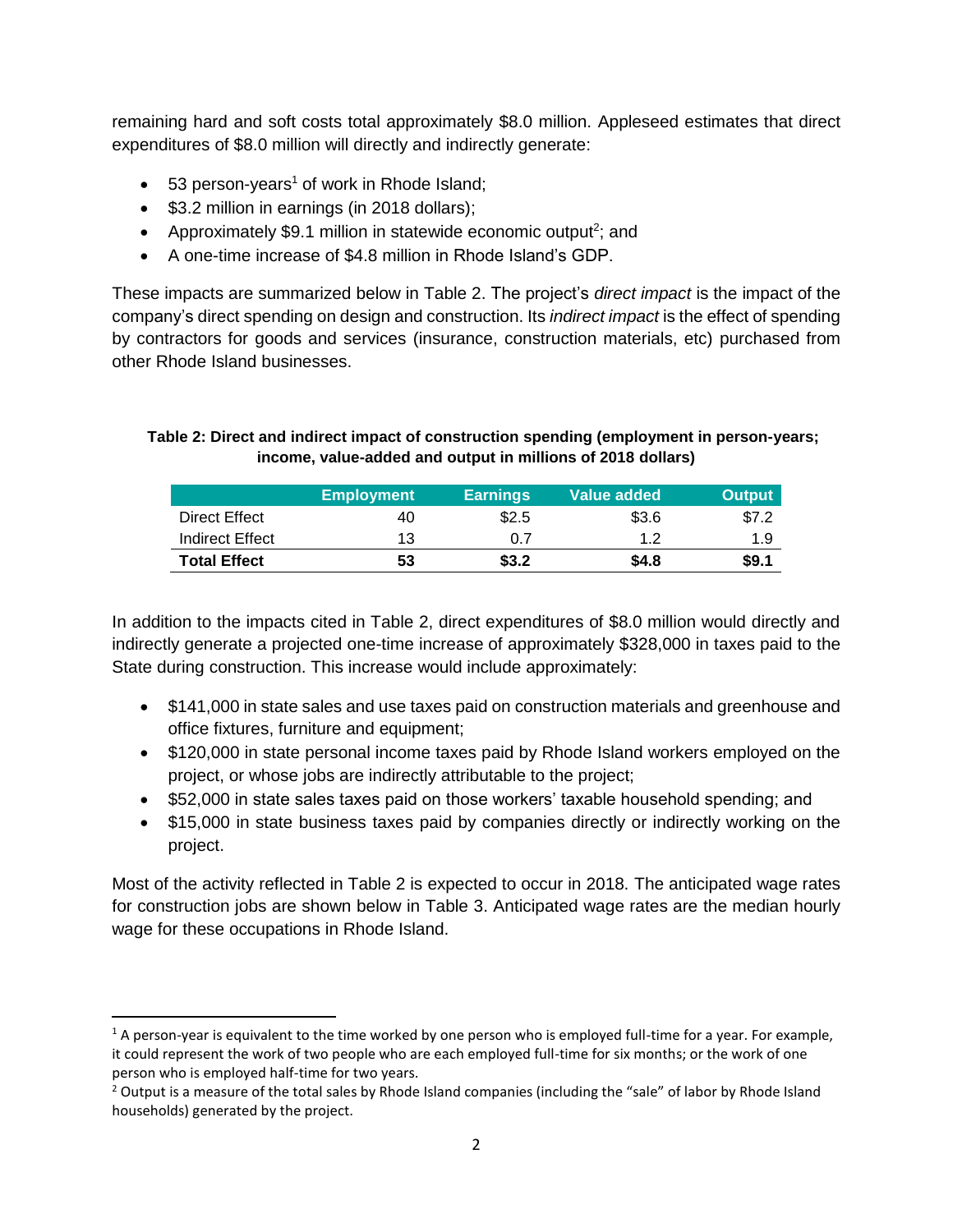| <b>Occupation</b>    | RI median hourly wage <sup>3</sup> |
|----------------------|------------------------------------|
| Architect            | \$42.50                            |
| Construction manager | \$50.86                            |
| Carpenter            | \$22.42                            |
| Electrician          | \$25.26                            |
| Plumber              | \$24.84                            |
| Painter              | \$18.69                            |
| Laborer              | \$18.68                            |

#### **Table 3: Anticipated wages during construction**

Fringe benefits associated with these jobs are expected to be in accordance with industry norms, with the cost of such benefits generally ranging between 22 and 28 percent of wages. Workers who fill these jobs are expected to be drawn primarily from the Providence-Warwick RI-MA New England City and Town Area (NECTA).

#### *Annual operations*

 $\overline{a}$ 

As noted above, the Company intends to hire 68 employees at its new facility in Providence by December 2019. Table 4 summarizes the categories in which these jobs will be created, and median earnings for each category.

## **Job category New full-time Median earnings** Management and administrative and administrative by the set of the set of the set of the set of the set of the set of the set of the set of the set of the set of the set of the set of the set of the set of the set of the s Front-line supervision and the supervision of the state of the state of the state of the state of the state of the state of the state of the state of the state of the state of the state of the state of the state of the sta Production, distribution and logistics 63 \$27,040 **Total jobs/median earnings 68 \$29,640**

#### **Table 4: Projected employment, end of 2019**

Based on data provided by the Company, and using the IMPLAN input-output modeling system, Appleseed estimates that by the end of 2019, ongoing operations associated with the 68 full-time jobs the Company is committing to creating and maintaining will directly and indirectly support:

- 75 full-time-equivalent (FTE) jobs in Rhode Island;
- \$2.8 million in annual earnings (in 2019 dollars);
- $\bullet$  \$7.8 million in statewide economic output<sup>4</sup>; and

<sup>3</sup> Rhode Island Department of Labor and Training, Occupational Employment Statistics, 2016

<sup>&</sup>lt;sup>4</sup> Output is a measure of the total sales by Rhode Island companies (including the "sale" of labor by Rhode Island households) generated by the Center's operations.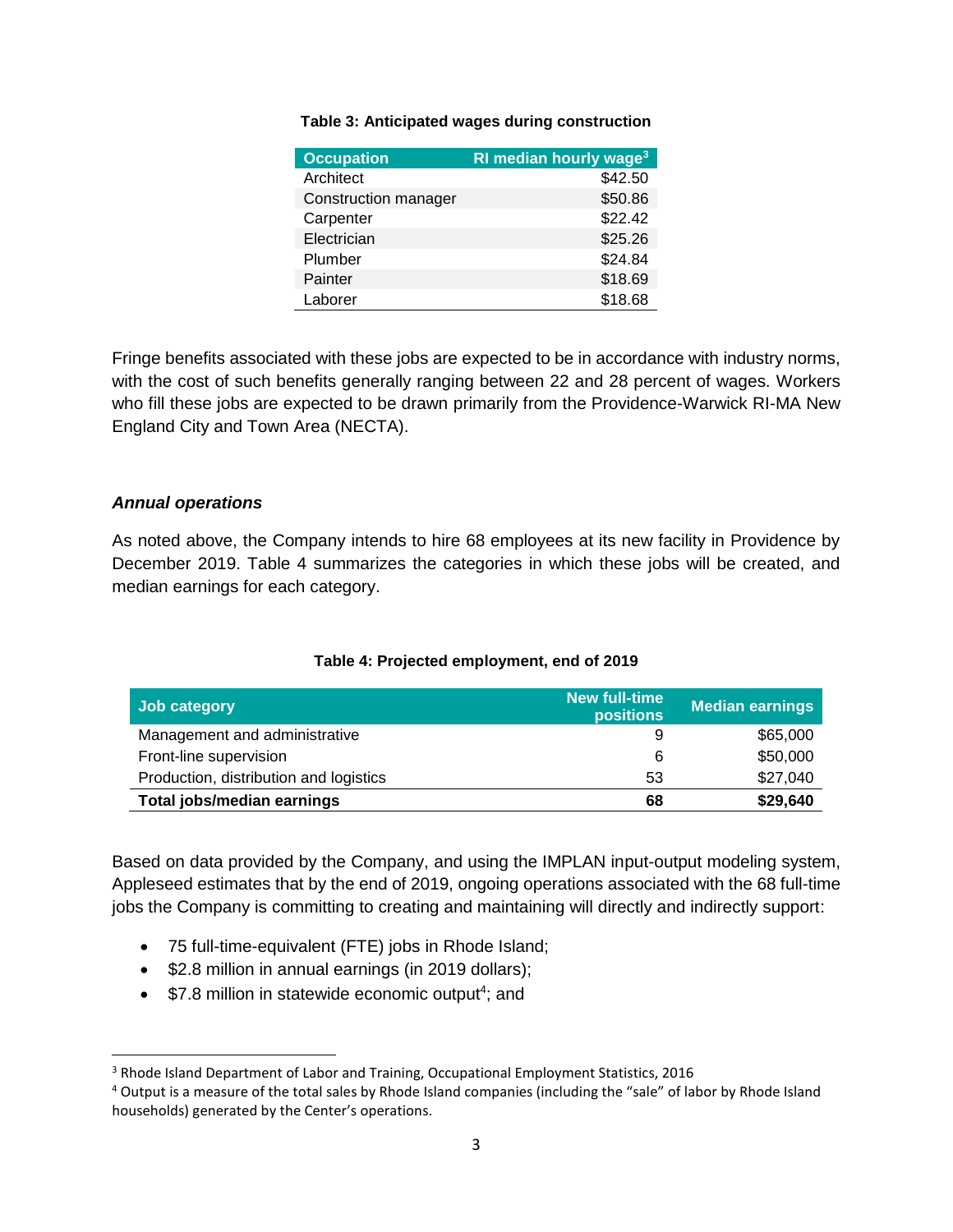• An increase of \$6.4 million in Rhode Island's annual GDP.

These impacts are summarized below in Table 5.

### **Table 5: Direct and indirect annual impact of ongoing operations (employment in FTE; income, value-added and output in millions of 2019 dollars)**

|                     | <b>Employment</b> | <b>Earnings</b> | Value added | <b>Output</b> |
|---------------------|-------------------|-----------------|-------------|---------------|
| Direct Effect       | 68                | \$2.5           | \$6.0       | \$7.2         |
| Indirect Effect     |                   | 0.3             | 0.4         | 0.6           |
| <b>Total Effect</b> | 75                | \$2.8           | \$6.4       | \$7.8         |

In addition to the impacts on employment, earnings, output and state GDP cited above, the Company's operations in Providence would generate a projected increase of approximately \$164,000 in annual state tax revenues, including:

- \$105,000 in state personal income taxes paid by workers newly employed by the Company in its new operations in Rhode Island, or by Rhode Island workers whose jobs are indirectly attributable to the Company's facility in Providence;
- \$46,000 in state sales taxes paid on those workers' taxable household spending; and
- \$13,000 in state business taxes.

As noted below, workers employed by the Company are expected to be drawn primarily from Providence and neighboring communities.

# **Benefits**

The Company provides its employees with a health insurance plan that is fully compliant with the Affordable Care Act.

# **Hiring**

The Company's goals in Providence will include hiring residents of the neighborhood where the new facility will be located. (In New York City, 100 percent of the Company's team members live within an eight-mile radius from its facilities.) The Company will work with local economic development organizations to identify candidates for employment.